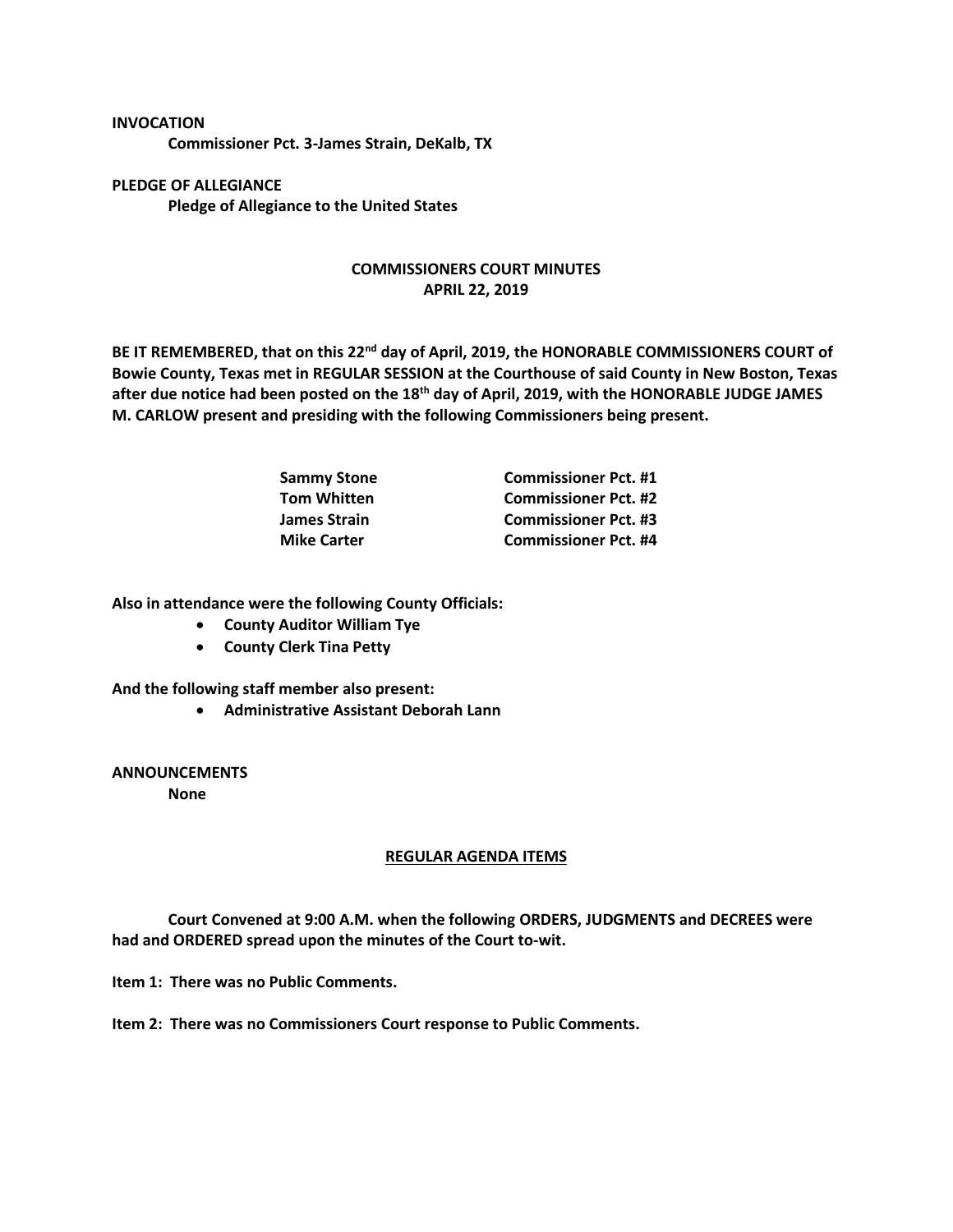- **Item 3: On this 22nd day of April, 2019, a motion was made by Commissioner James Strain and duly second by Commissioner Tom Whitten to approve the Resolution approving the financing by the New Hope Cultural Education Facilities Finance Corporation pursuant to section 147 (f) of the Internal Revenue Code of 1986. Motion was put to a vote and all Commissioners voted yes and none vote no. Motion carried.**
- **Item 4: On this 22nd day of April, 2019, a motion was made by Commissioner Tom Whitten and duly second by Commissioner James Strain to approve a Resolution recognizing Elizabeth Fazio Hale and her service to Riverbend Water Resource District. Motion was put to a vote and all Commissioners voted yes and none voted no. Motion carried.**
- **Item 5: On this 22nd day of April, 2019, a motion was made by Commissioner Sammy Stone and duly second by Commissioner Mike Carter to approve the Indigent Grant Application. Motion was put to a vote and all Commissioners voted yes and none voted no. Motion carried.**
- **Item 6: On this 22nd day of April, 2019, a motion was made by Commissioner James Strain and duly second by Commissioner Mike Carter to recognize Governor Abbott's Proclamation of May 2, 2019 as a day of prayer. Motion was put to a vote and all Commissioners voted yes and none voted no. Motion carried.**
- **Item 7: On this 22nd day of April, 2019, a motion was made by Commissioner Tom Whitten and duly second by Commissioner Mike Carter to approve the reappointment of Richmond White, Steve Petty and Alwin Smith to the Board for Emergency Services District #4. Motion was put to a vote and all Commissioners voted yes and none voted no. Motion carried.**
- **Item 8: On this 22nd day of April, 2019, a motion was made by Commissioner Mike Carter and duly second by Commissioner James Strain to approve the Treasurer's Investment Report as of March 31, 2019. Motion was put to a vote and all Commissioners voted yes and none voted no. Motion carried.**
- **Item 9: On this 22nd day of April, 2019, a motion was made by Commissioner James Strain and duly second by Commissioner Mike Carter to approve the Treasurer's Monthly Report. Motion was put to a vote and all Commissioners voted yes and none voted no. Motion carried.**
- **Item 10: On this 22nd day of April, 2019, a motion was made by Commissioner Mike Carter and duly second by Commissioner James Strain to approve bonds for Jennifer Beckett, Jill Harrington, and Gerald Rankin. Motion was put to a vote and all Commissioners voted yes and none voted no. Motion carried.**